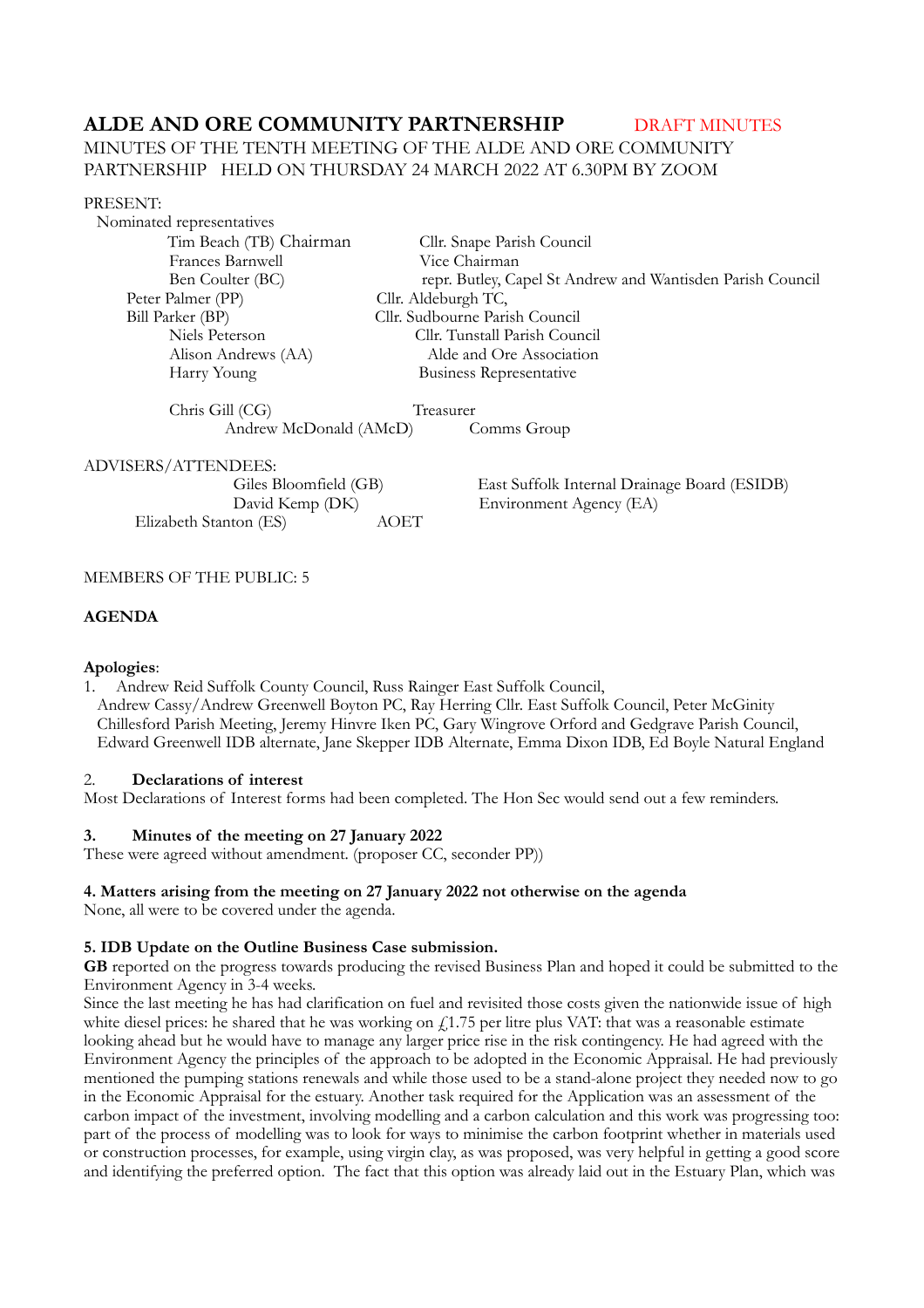already approved as being of material importance in planning terms, meant that that work could be done more quickly. He mentioned that funding from the Other Government Department Fund was forthcoming for the Lower Estuary and the pumping stations, but this year's annualised update might also yield some funding for the Upper Estuary in October.

The questions in letter the EA had sent last summer relating to the clay at Iken which might lead to delinking the project from the EA Investigation, had now been fully answered and a response was awaited. So, overall, he hoped that the IDB were within 3-4 weeks of getting the Business Case back to the EA. TB commented that was hopefully good news with the progress towards splitting off the Business Case from the clay investigation.

In response to a question, GB explained that there were 8 pumping stations of which 2 were private but might be taken under public control and talks on those were in hand with Aldeburgh Town Council. He added that the pumps were used to manage water levels and contributed to making the marshes functional habitats so were very important for the freshwater environment. As other pumping stations projects elsewhere in East Anglia were already in progress, he would be getting useful figures for costing the project.

Responding to a question about whether the sewage farms in the area might factor into considerations for grant, GB said that for infrastructure in the flood plain, like sewage and others such as roads, were put for consideration under the Other Government Department Fund (OGD) grants. The algorithm process that scheme used yielded more grant: he commented that the project had done well out of that process and did not merit fresh applications.

To a question about the carbon analysis, GB explained that it looked at the operation of building, at the actual materials used and their movement and included assessing how an investment was built using less carbon where possible. But that said, the calculators don't work really well on savings such as the services being provided behind the river walls where there are thousands of hectares of wet marsh where carbon sequestration is significant.

TB commented that it was frustrating that there has never been a better opportunity to get significant funding but the whole investment was being held back by the clay investigation. The important thing was to keep pressing ahead to get the Outline Business Case submitted. He thanked GB and DK for continuing to work together on progressing the Business Case.

#### **6. Update on EA investigation on clay deposited at Iken**

 The Chairman introduced by saying as he had written again in February to EA, this time repeating his letter of the same time last year, pointing out that nothing had changed in that time and his letter prompted the belated Fifth Community Update. He read into the Update that there was some progress being made but there was not much else in there. He was open to suggestions for further prompting. He was cautious doing anything in relation to the investigation given where the investigation was reaching as the update implied there was likely to be some form of resolution by the next update: the situation was frustrating.

FB said she found the lack of action wholly unsatisfactory and asked what required the length of time to do the investigation and its cost. The Community was being put at risk while waiting and further, whilst recognising the IDB were working hard to progress the work, delay was causing the need for more reworking, thus increasing the delay and creating a vicious circle of delays. She did not feel the community was being served properly. TB agreed and said he had made those points.

TB said that personally he felt that no matter how many times frustration and dissatisfaction had been expressed, including in the press, it seemed not possible to get any traction.

The possibility of using the Statute of Limitations to challenge the delay was suggested but it was thought unlikely to help, but anyone was welcome to do research on that.

TB said he had also raised the question of public interest in relation to the delay and had not had an answer.

## **7. FC 9 Hazlewood Marshes**

The Chair recapped the issue which began when erosion affecting the walls in and around Hazlewood Marshes was brought to the attention of AOCP. The AOCP decided to seek advice on whether there were implications for the estuary plan and what part the AOCP might play. The advice received was that if old walls collapsed it would largely be a positive thing. He and AA had spoken with the Aldeburgh Golf Club and learned about their plans, and that they were talking with the Wheelers: the plans in mind were to address the erosion on the internal walls but this would not involve action affecting the estuary. AA had also spoken with Johnny Wheeler and while he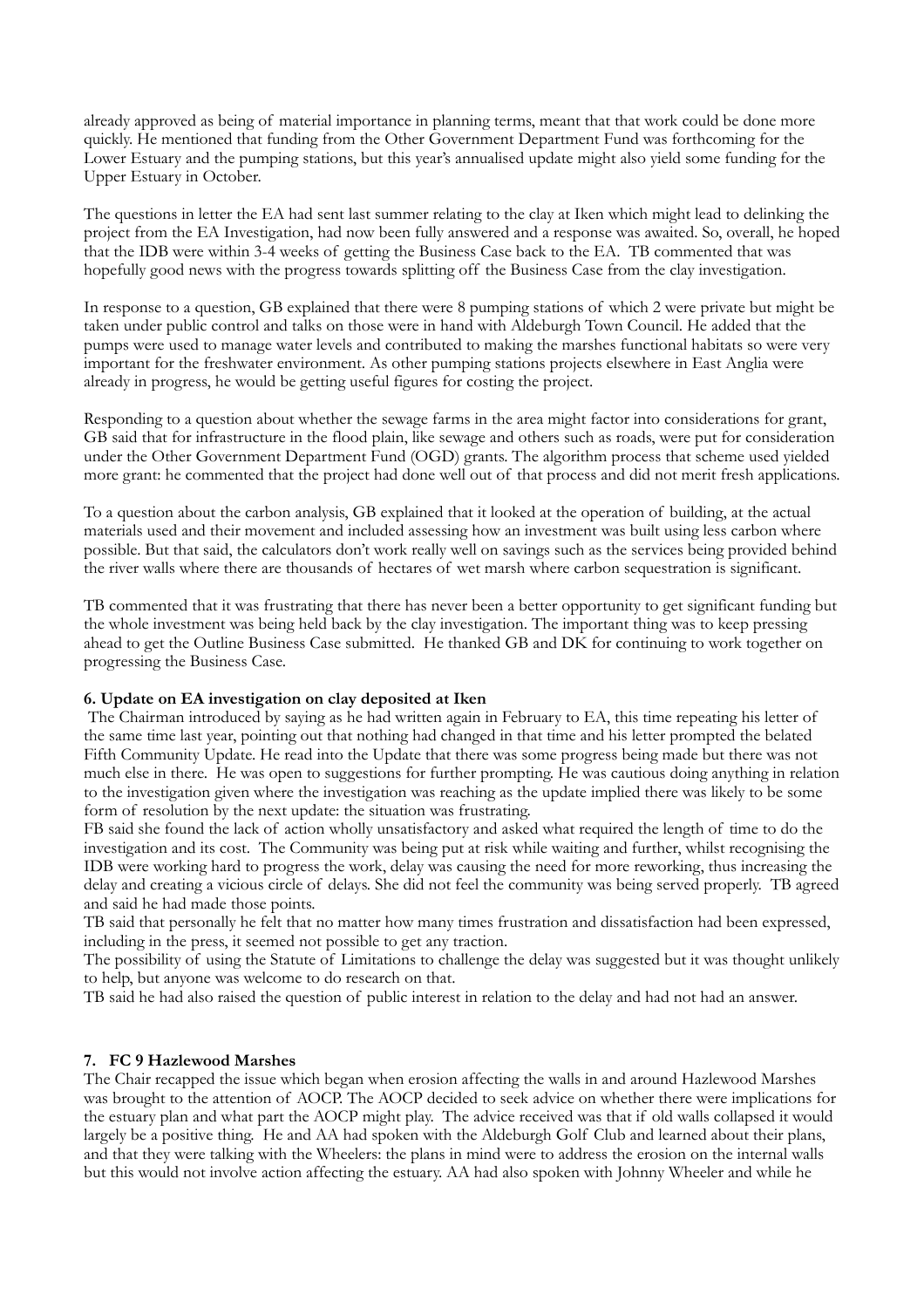would have appreciated help with the costs, he was realistic about what might be done. So, concluding TB said that AOCP have investigated but as there was no wider issue for the estuary with the work being considered by the Golf Club and the Wheelers, it was an issue appropriate to leave for their own discussion and agreement.

#### **8. Communications**

i. **Posters:** AMcD said the Comms Group had been working with the three organisations, AOCP, AOET and ESIDB. He shared a draft initial poster and suggested that all the posters might be headed in the same way, " One more storm...' with the aim of trying to get into all the boards that the estuary was a threatening situation and we needed to act together. The Group were putting together about 20 draft slides/posters, which could be used at exhibitions, conferences or community meetings and were considering setting up a virtual room too. He would circulate the drafts to key stakeholders for comments shortly and would hope by June have the final set. The definitive funding needed for their production had yet to be addressed.

BP said in relation to the draft poster, his concern that the posters should not imply that the project was a once and for all solution, there needed to be expectation management. The Chair assured him that the boards overall focussed on buying time and resilience.

BC commented on the messaging, advising that the strap line needs discussion – was it technically correct, and realistic in the context of delays. It was punchy but could it be substantiated? AMcD took on board that warning and was happy to have help moderating that message. TB added the thought along the lines of 'a stitch in time'. Concluding, the Chair said that the draft board material would be circulated to stakeholders including AOCP representatives for comment and advice. **Action: AMcD and Comms Group** 

ii. **Bringing the community up to date with the estuary plan progress.** From last meeting the Comms Group were going to produce an update for the community. The Comms Group had considered a draft and the possibility of a separate IDB and AOCP notices the latter being issued earlier on where we are and the IDB one when the way forward and technical details could be clearer. The Chair agreed with IDB that it was not the time to do so given the sensitivities around the investigation.

There followed a discussion among all present raising on the one hand the fact that there was a real feeling around in the area that nothing was happening on the estuary plan, even noting since AOCP had come into being it appeared there had been no action, but on the other the need to avoid sensitivities around the investigation and the existing uncertainty when the project might be approved and be able to go ahead. Timing was debated included releasing a note or press notice before Easter or waiting until it was clear that nothing would emerge even before the June AOCP meeting. EA needed to come up with a really good reason soon as to why nothing was being done over such a very long time period when each year that passed risked substantial damage to the area.

AMcD suggested that a straightforward note issued before Easter would not prejudice the scrutiny role of the Partnership. The basis for such a draft already existed in the draft which the Comms Group had discussed. There was a positive story to be told and, contrary to some perceived outward appearances that nothing had been done, a great deal in terms of essential planning had been taking place. ES said that the benefits flowing form the project were of considerable public interest element and it was important for the Partnership to make that clear. EA progress has been glacial. The Trust has its own concerns too and these were expressed in the Trust's annual report. She added that the Trust had also sent the Annual Report and Accounts to some people at the EA and encouraged them to read the Trustees Report and again had had no response.

TB agreed that the matter could not be parked indefinitely and advised that it was important not to cut across the criminal investigation and noted that there was a good neutral and positive basis for a release. A small group including the Trust, AOCP and IDB would come up with note being both neutral, informative and positive, and include showing how much had been done in changing and challenging context. ES stressed that reference to the public interest point was important. TB said he would also think about warning the EA of the note avoid cutting across the investigation. **Hon Sec to fix meeting to discuss possible statement before the Easter** 

## **9. AOCP Admin Finance: Accounts at 31 December 2021**

AA reported that so far this year bills of  $\angle$ 250 had been paid. With the  $\angle$ 2500 kindly granted by the Environment Agency last year and the money carried over from the original Partnership there should be enough to deal with the poster work discussed under Communications and it was hoped that Coastal Partnership East might also be able to help too.